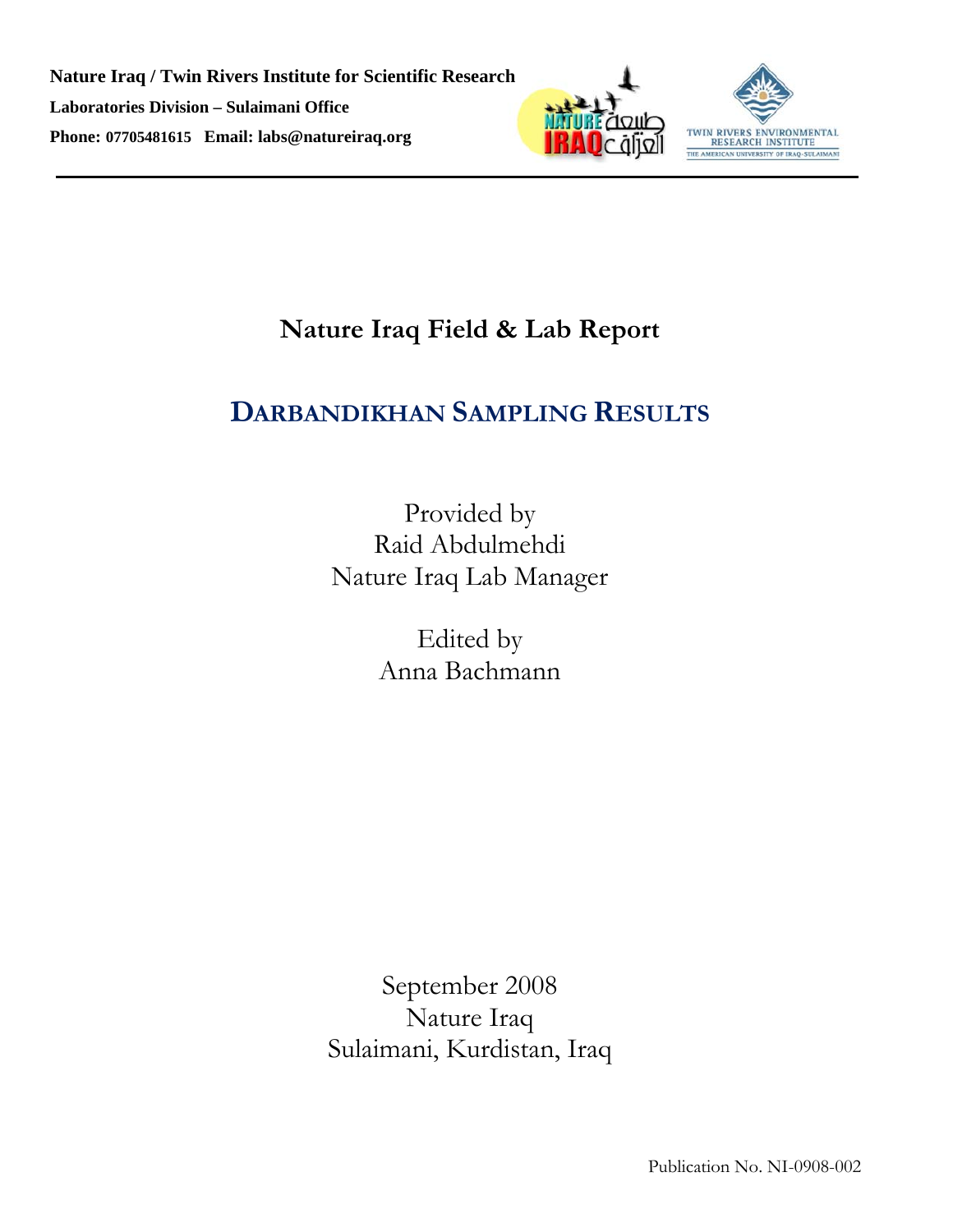



# **Information Sheet**

## *Samples Information*

Types of Samples: Water Number of Samples: 5 Number of Required Parameters: 8 Types of Required Parameters: pH, Temp, EC, Salinity, Turbidity, Total Dissolved Solids (TDS), Total Organic Carbon (TOC) and heavy metals in water: Fe, Zn, Cd, Pb, Ni, Cu, and Mn Date of Collection: 7/9/2008 Place of Collection: Darbandikhan Lake Date of Sample Arrival to the Lab: 7/9/2008 Date of Analysis: 20/9/2008

## *Customer Information*

Name of the Customer: Sulaimani Environment Directorate Place of Work: Sulaimani Name of Project: Darbandikhan Lake Pollution

## *Lab Information*

Lab Manager: Raid Abdulmehdi Name(s) of the Analyst(s): Haider Ahmed and Ali Maher Name(s) of the Assistant(s): Laith Anwar The method used: Samples were collected, preserved and analyzed by Nature Iraq team with participation of Sulaimani Environment Directorate according to the APHA 2005

| Parameter           | Methodology                          | Method No. in APHA 2005 |
|---------------------|--------------------------------------|-------------------------|
| pH                  | pH meter                             | $4500H^+$               |
| EC                  | <b>Electric Current</b>              | 2510                    |
| Salinity            | Electrical conductivity              | 2520B                   |
| Turbidity           | Turbid meter                         | 2130A                   |
| <b>TDS</b>          | Total Dissolved Solid Dried at 180°C | 2540C                   |
| <b>TOC</b>          | Total Organic Carbon                 | 5310A                   |
| <b>Heavy Metals</b> | FAAS                                 | 3111B                   |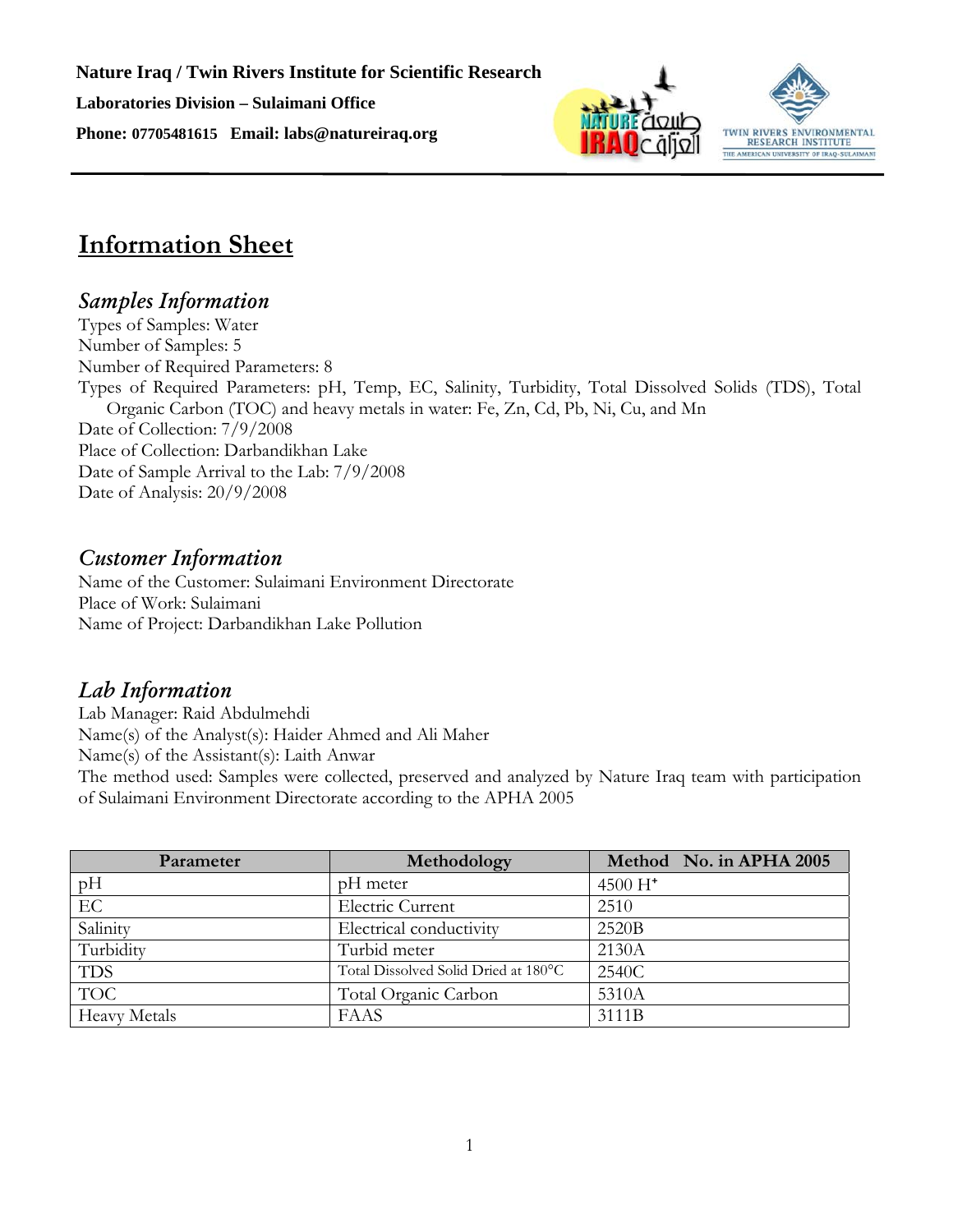

# **Map of the Study Area showing sampling points**



**(Goggle Earth Map, 2008)**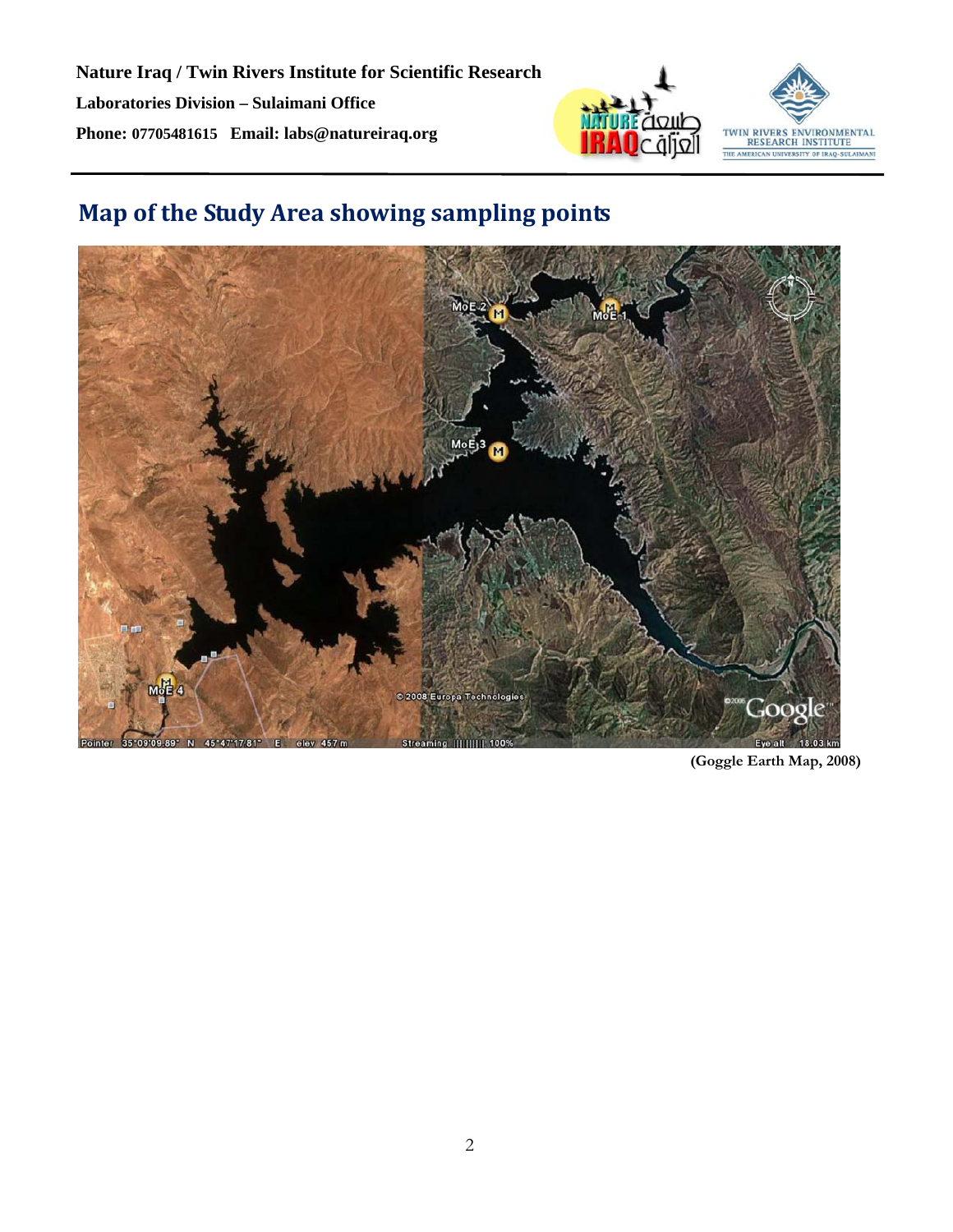



## **Sample Results**

## **Results Sheet for MoE Site 1**

Site Coordination: N 35° 11' 53.1" E 45° 49' 55.7" Site Code: MoE 1 Sampling Depth: 0.5 m Time of Collection: 1:52 pm

Site Description: The site has been selected where the Tanjero river water enters and become part of Darbandikhan Lake. On the sampling date and time the water of the Tanjero River was characterized as low discharge with a brown color, on the right bank of the river dead fish were observed, which caused a smell of decay over the area. The major activities around the selected site were fishing using nets. Also use motorboats and the release of fuel was observed.

#### 1- Field Measurements :

| Parameters              | Results |
|-------------------------|---------|
| Salinity ppt            | $ND^*$  |
| Conductivity $\mu s/cm$ | 368     |
| PH (pH unites)          | 8.74    |
| Water Temperature °C    | 27      |
| Air Temperature °C      | 40      |
| Turbidity NTU           | 91.5    |

\*Not Detected

### 2- Lab Measurements:

| <b>Heavy Metals</b> |           |
|---------------------|-----------|
| Parameters          | Results   |
| Fe $(mg/L)$         | $ND^*$    |
| $Cu$ (mg/L)         | <b>ND</b> |
| $Mn$ (mg/L)         | 0.048     |
| $Cd$ (mg/L)         | <b>ND</b> |
| $Pb$ (mg/L)         | 0.101     |
| $Zn$ (mg/L)         | <b>ND</b> |
| $Ni$ (mg/L)         | 0.021     |
| TOC %               | 4.62      |
| $TDS$ mg/L          | 245       |
| $DO$ mg/L           | 7.3       |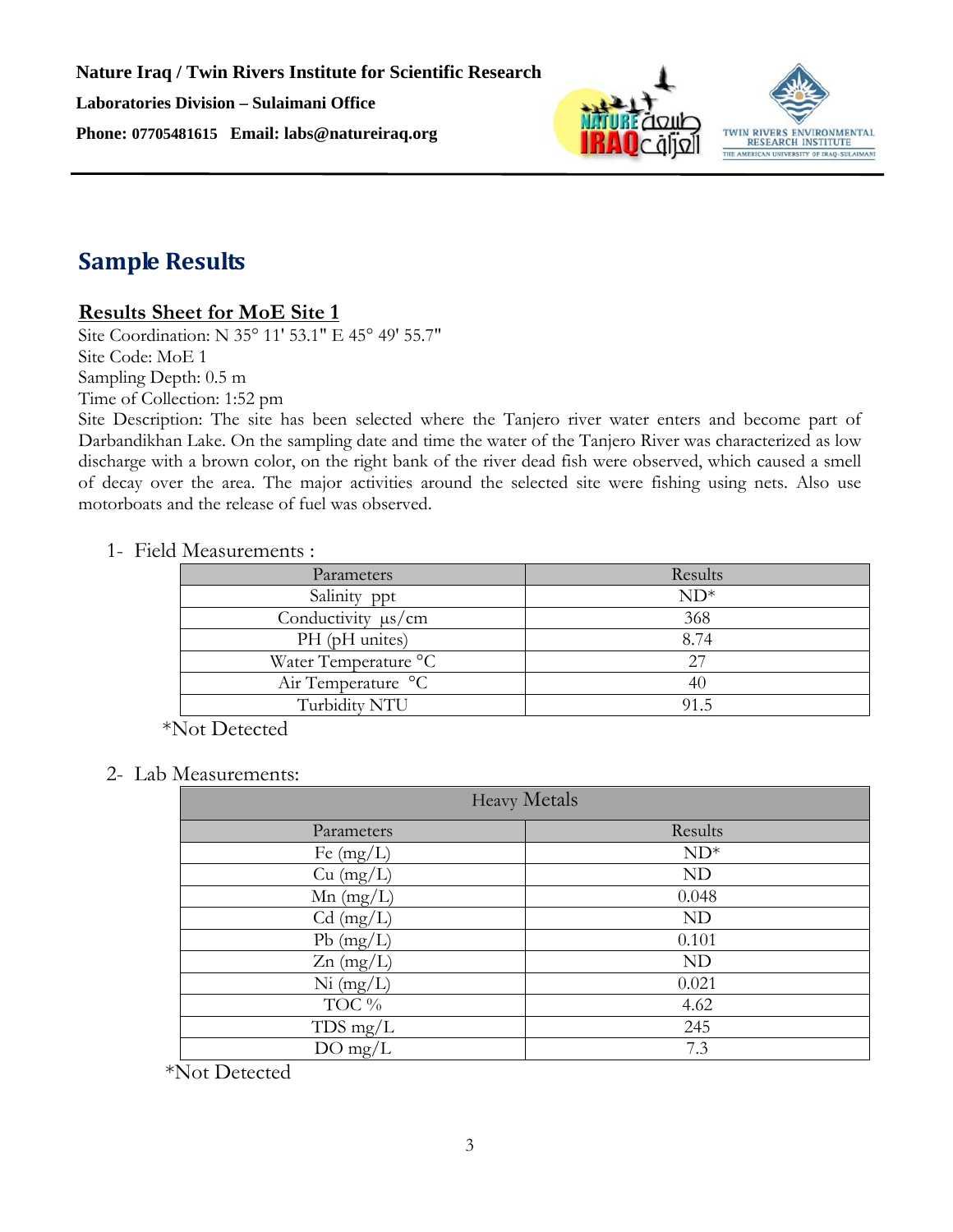

## **Results Sheet for MoE Site 2 - Surface**

Site Coordination: N 35° 11' 47.9" E 45° 47' 58.5" Site Code: MoE 2-S Sampling Depth: 0.5 m Time of Collection: 2:26 pm

## Site Description: The site lies approximately five kilometers south of the first site. The site has been in a clear water state. No local activities were observed except fishing using nets.

#### 1- Field Measurements :

| Parameters              | Results |
|-------------------------|---------|
| Salinity ppt            | $ND^*$  |
| Conductivity $\mu s/cm$ | 306     |
| pH (pH unites)          | 8.39    |
| Water Temperature °C    | 29.6    |
| Air Temperature °C      | 40      |
| Turbidity NTU           | 5.61    |
|                         |         |

\*Not Detected

#### 2- Lab Measurements:

| <b>Heavy Metals</b> |           |
|---------------------|-----------|
| Parameters          | Results   |
| Fe $(mg/L)$         | 0.129     |
| $Cu$ (mg/L)         | $ND^*$    |
| $Mn$ (mg/L)         | 0.02      |
| $Cd$ (mg/L)         | <b>ND</b> |
| $Pb$ (mg/L)         | 0.066     |
| $Zn$ (mg/L)         | ND        |
| $Ni$ (mg/L)         | ND        |
| TOC %               | 66.43     |
| $TDS$ mg/L          | 206       |
| $DO$ mg/L           | 7.9       |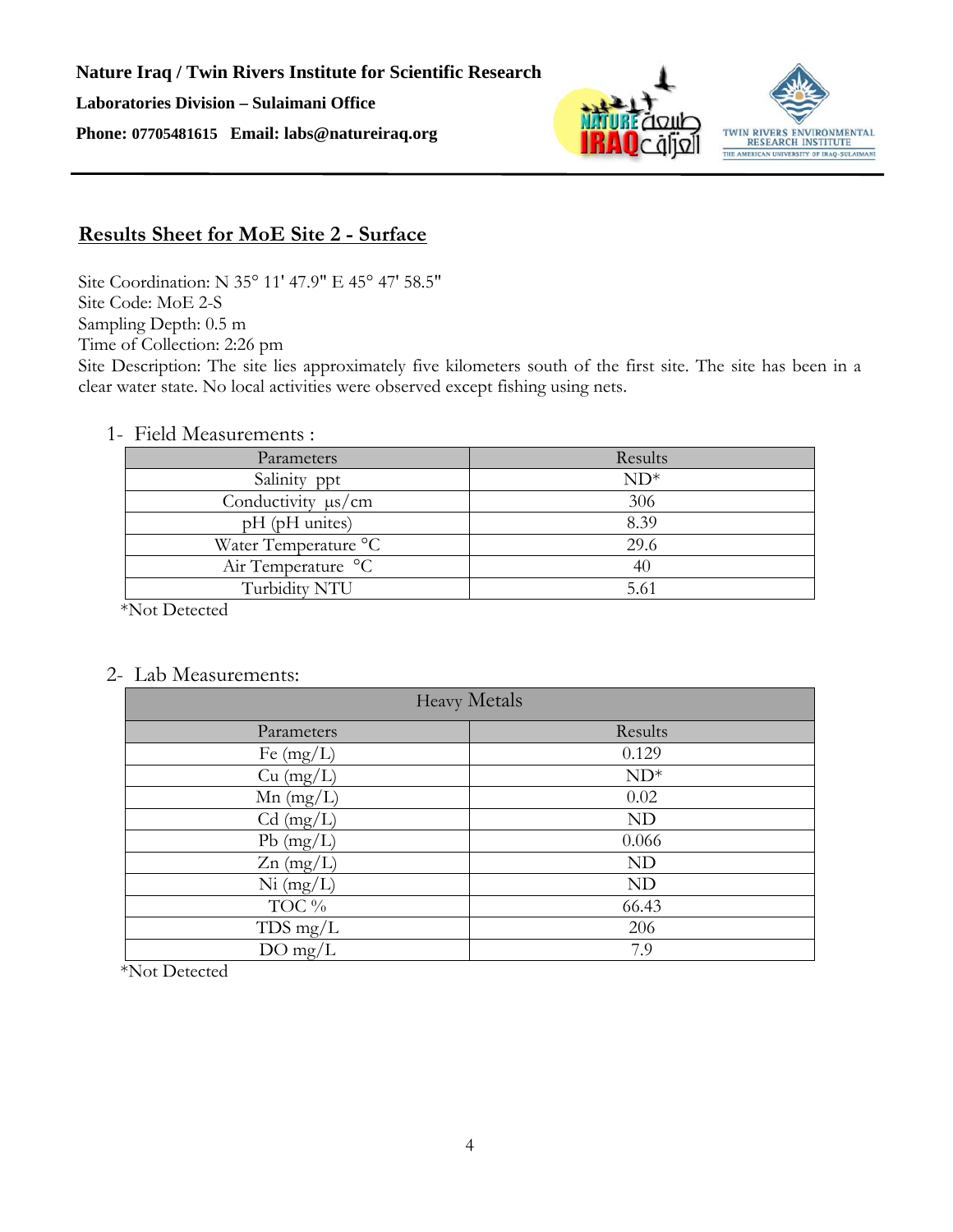



## **Results Sheet for MoE Site 2 - Bottom**

Site Coordination: N 35° 11' 47.9" E 45° 47' 58.5" Site Code: MoE 2-B Sampling Depth: 2 m Time of Collection: 2:26 pm Site description: See Site 2 - Surface

1- Field Measurements :

| Parameters              | Results |
|-------------------------|---------|
| Salinity ppt            | $ND^*$  |
| Conductivity $\mu s/cm$ | 300     |
| pH (pH unites)          | 8.4     |
| Water Temperature °C    | 30      |
| Air Temperature °C      | 40      |
| Turbidity NTU           | 4.94    |

\*Not Detected

2- Lab Measurements:

| <b>Heavy Metals</b> |         |
|---------------------|---------|
| Parameters          | Results |
| Fe $(mg/L)$         | 0.203   |
| $Cu$ (mg/L)         | $ND^*$  |
| $Mn$ (mg/L)         | 0.128   |
| $Cd$ (mg/L)         | ND      |
| $Pb$ (mg/L)         | 0.11    |
| $Zn$ (mg/L)         | ND      |
| $Ni$ (mg/L)         | ND      |
| TOC %               | 9.48    |
| $TDS$ mg/L          | 204     |
| $DO$ mg/L           | 7.9     |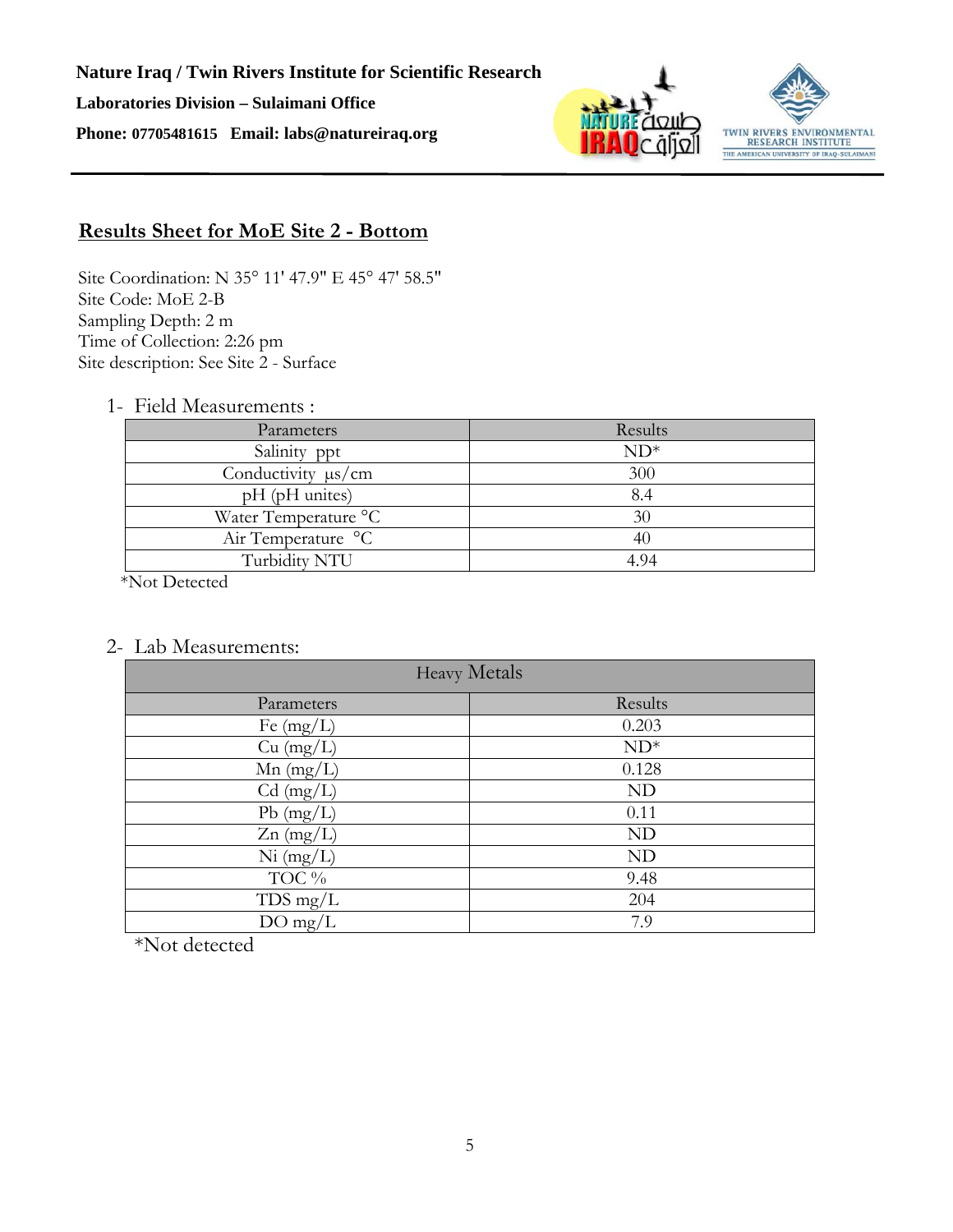

## **Results Sheet for MoE Site 3**

Site Coordination: N 35° 09' 49.4" E 45° 47' 58.0" Site Code: MoE 3 Sampling Depth: 0.5 m Time of Collection: 2:57 pm

Site Description: This site is located on the main part of the lake after both the Tanjero and the Sirwan River have entered into the Lake. Clear water was observed with flow rates appearing to be higher than at the other sites. No local activities were notice.

#### 1- Field Measurements :

| Parameters              | Results |
|-------------------------|---------|
| Salinity ppt            | $ND^*$  |
| Conductivity $\mu s/cm$ | 309     |
| pH (pH unites)          | 8.3     |
| Water Temperature °C    | 30.2    |
| Air Temperature °C      | 38      |
| Turbidity NTU           |         |

\*Not Detected

#### 2- Lab Measurements:

| <b>Heavy Metals</b> |         |
|---------------------|---------|
| Parameters          | Results |
| Fe $(mg/L)$         | 0.212   |
| $Cu$ (mg/L)         | $ND^*$  |
| $Mn$ (mg/L)         | 0.022   |
| $Cd$ (mg/L)         | ND      |
| $Pb$ (mg/L)         | 0.133   |
| $Zn$ (mg/L)         | ND      |
| $Ni$ (mg/L)         | ND      |
| TOC %               | 68.26   |
| $TDS$ mg/L          | 208     |
| Do mg/ $L$          | 9.0     |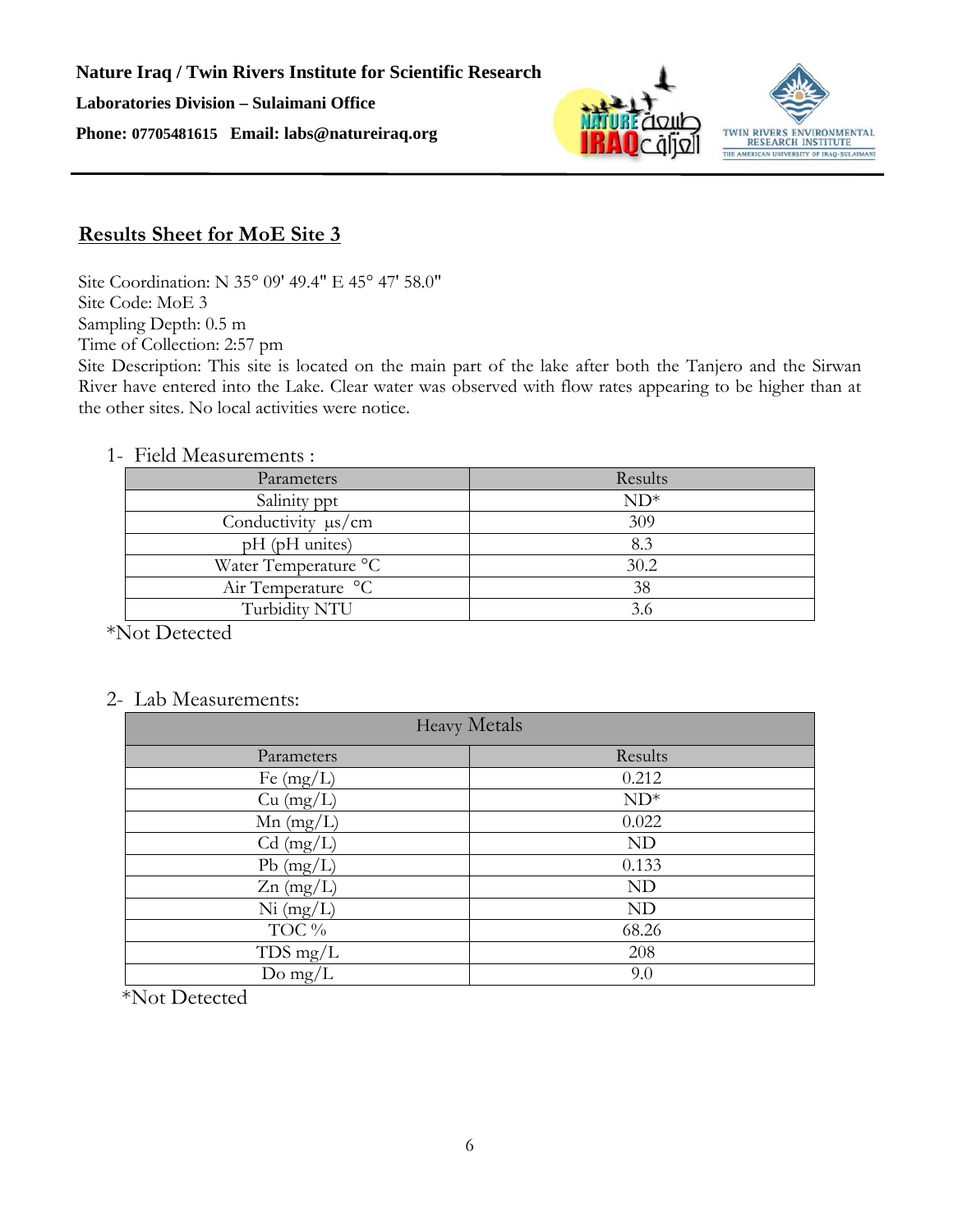

## **Results Sheet for MoE Site 4**

Site Coordination: N 35° 06' 26.06" E 45° 42' 9.13" Site Code: MoE 4 Sampling Depth: 0.5 m Time of Collection: 3:56 pm

Site Description: This site is locates below Darbandikhan dam. No fishing activity was noticed. An abandon water treatment plant was located here. Local water tanker trucks are filling their tanks here to supply water to the Darbandikhan area.

### 1- Field Measurements :

| Parameters              | Results |
|-------------------------|---------|
| Salinity ppt            | $ND^*$  |
| Conductivity $\mu s/cm$ | 379     |
| pH (pH unites)          | 7.9     |
| Water Temperature °C    | 17.6    |
| Air Temperature °C      | 38      |
| Turbidity NTU           | 4.2     |

### 2- Lab Measurements:

| <b>Heavy Metals</b> |         |
|---------------------|---------|
| Parameters          | Results |
| Fe $(mg/L)$         | 0.136   |
| $Cu$ (mg/L)         | $ND^*$  |
| $Mn$ (mg/L)         | 0.08    |
| $Cd$ (mg/L)         | ND      |
| $Pb$ (mg/L)         | 0.122   |
| $Zn$ (mg/L)         | ND      |
| $Ni$ (mg/L)         | 0.095   |
| TOC %               | 33.22   |
| $TDS$ mg/L          | 250     |
| $DO$ mg/L           | 8.5     |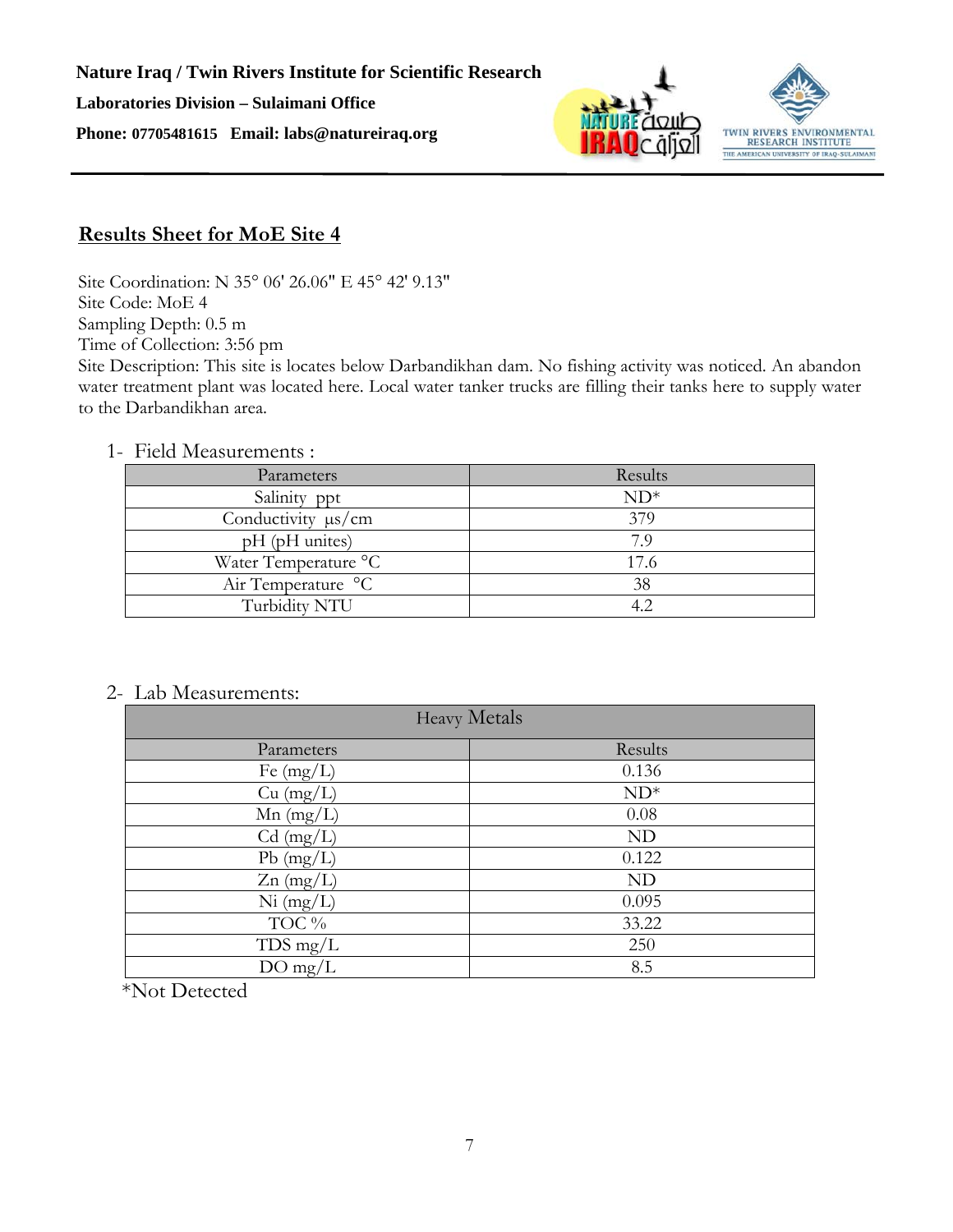

## **Results Discussion:**

High TDS and turbidity were reported at the site MoE No.1 (downstream Tangero) where the dead fish have been observed. While lower values of TDS and Turbidity have been exhibited at the site MoE No.2 and MoE No.3 may be related to the dilution effects of the Sirwan River.

It should be noticed that the increases of TDS at site MoE No.4 (after the dam) may be related to the decrease of the water discharge from the dam and the high evaporation during the period of the sampling.

The highest percentage of TOC has been exhibited near the Darbandikhan Lake Center (Site MoE No. 3) probably due to the accumulation of organic compounds in the center of the Lake.

The results of all the sites show that the dissolved lead values in water were very high compared with the maximum levels and standards of water quality (WHO 2006, IQS 1996, Canada 2005, EU 2005 and the EPA) indicating a serious pollution problem in Darbandikhan Lake.

It is useful to mention that Nature Iraq has done previous work on the Tangero River and the Lake in the summer of 2008 and the followings have been found:

- 1- The lead results of sediments samples showed higher concentrations than the EPA and the Swedish standards values. Considering that pollutants such as heavy metals precipitate in the center (deeper) parts of the lake, therefore, the sediment may be itself a major source of increase the concentrations of the heavy metals in the subsurface samples.
- 2- The polluted waters of the Tanjero River that enter the lake (near MoE 1) are of grave concern to human and environmental health. Comparatively this site had a higher density of the phytoplankton *Peridinium cinctum*, at levels known to be toxic to fish and the humans who eat these fish. The centric diatom seen in these waters, *Aulacoseira granulate* also indicates polluted conditions. Given the extensive fisheries that exist in the lake itself, the pollution of the Tanjero River, likely caused primarily by the sewage inputs from the city of Sulaimani, needs to be cleaned up. Additionally most of the diatoms recorded for Darbandikhan Lake are indicators of poor water quality.
- 3- The presence of the pollution-tolerant benthic organisms, *Physa* sp. 1 and *Gyraulus* sp., in the Diyala River below the Darbandikhan dam generally indicates that nutrient-enriched conditions and poor water quality can also be found in the waters leaving the reservoir and these waters are additionally affected by downstream pollution sources (sewage from the town of Darbandikhan).

Also, Nature Iraq collected water samples – just after the time of the reported fish kill in the area- and the results of the dissolved metals content in the water samples showed higher concentrations of lead and nickel comparing with the maximum levels and standards of water quality (WHO 2006, IQS 1996, Canada 2005, EU 2005 and the EPA).